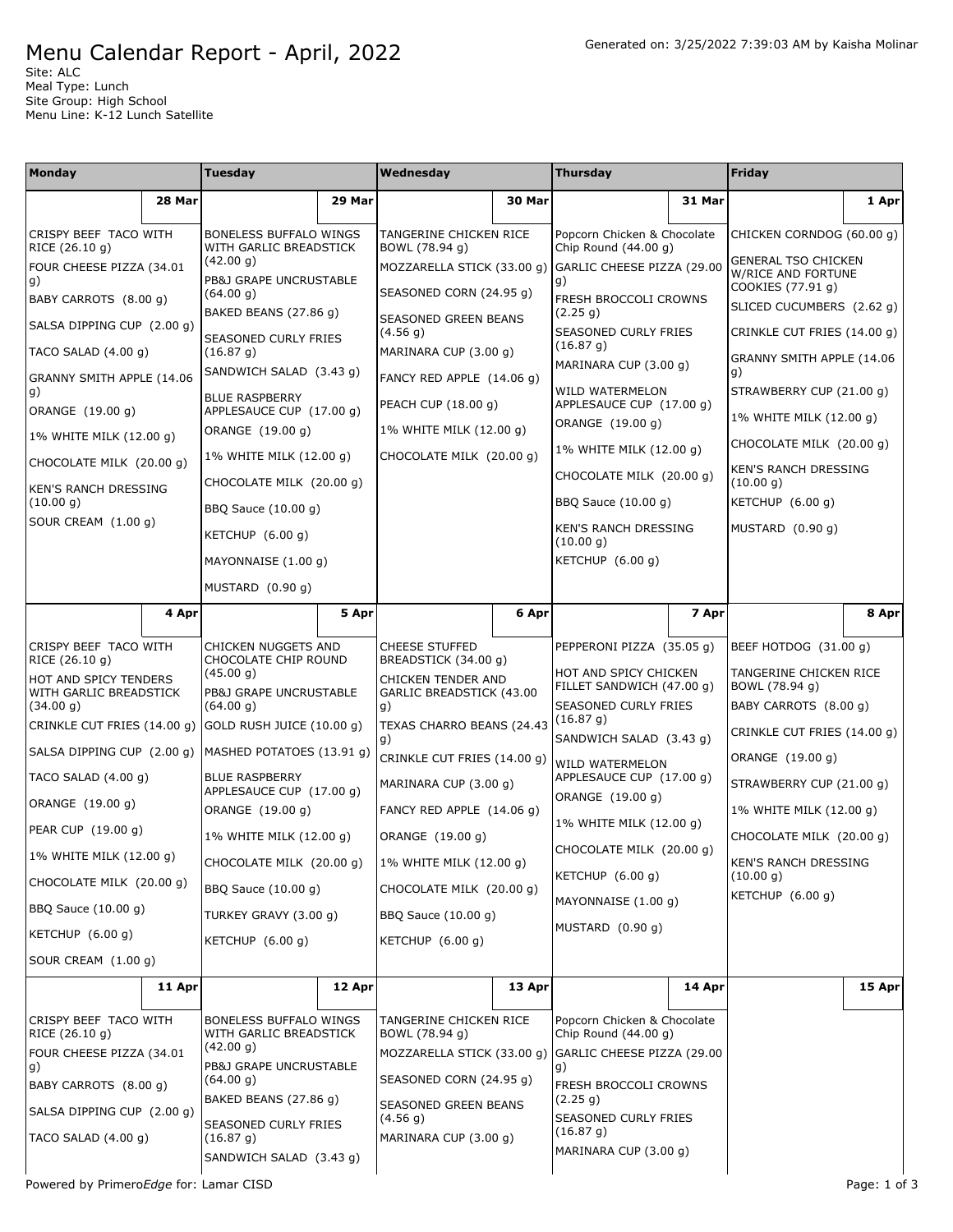## Menu Calendar Report - April, 2022

Site: ALC Meal Type: Lunch Site Group: High School Menu Line: K-12 Lunch Satellite

|                                                                                                                                                                                                                                           | 11 Apr |                                                                                                                                                                                                                                                                                                                                                                 | 12 Apr |                                                                                                                                                                                                                                                                                                                                                       | 13 Apr |                                                                                                                                                                                                                                                                                                                                                   | 14 Apr |                                                                                                                                                                                                                                                                                                    |        |
|-------------------------------------------------------------------------------------------------------------------------------------------------------------------------------------------------------------------------------------------|--------|-----------------------------------------------------------------------------------------------------------------------------------------------------------------------------------------------------------------------------------------------------------------------------------------------------------------------------------------------------------------|--------|-------------------------------------------------------------------------------------------------------------------------------------------------------------------------------------------------------------------------------------------------------------------------------------------------------------------------------------------------------|--------|---------------------------------------------------------------------------------------------------------------------------------------------------------------------------------------------------------------------------------------------------------------------------------------------------------------------------------------------------|--------|----------------------------------------------------------------------------------------------------------------------------------------------------------------------------------------------------------------------------------------------------------------------------------------------------|--------|
| GRANNY SMITH APPLE (14.06                                                                                                                                                                                                                 |        | <b>BLUE RASPBERRY</b>                                                                                                                                                                                                                                                                                                                                           |        | FANCY RED APPLE (14.06 g)                                                                                                                                                                                                                                                                                                                             |        | WILD WATERMELON                                                                                                                                                                                                                                                                                                                                   |        |                                                                                                                                                                                                                                                                                                    |        |
| g)<br>ORANGE (19.00 g)                                                                                                                                                                                                                    |        | APPLESAUCE CUP (17.00 g)<br>ORANGE (19.00 g)                                                                                                                                                                                                                                                                                                                    |        | PEACH CUP (18.00 g)                                                                                                                                                                                                                                                                                                                                   |        | APPLESAUCE CUP (17.00 g)<br>ORANGE (19.00 g)                                                                                                                                                                                                                                                                                                      |        |                                                                                                                                                                                                                                                                                                    |        |
| 1% WHITE MILK (12.00 g)                                                                                                                                                                                                                   |        | 1% WHITE MILK (12.00 g)                                                                                                                                                                                                                                                                                                                                         |        | 1% WHITE MILK (12.00 g)                                                                                                                                                                                                                                                                                                                               |        | 1% WHITE MILK (12.00 g)                                                                                                                                                                                                                                                                                                                           |        |                                                                                                                                                                                                                                                                                                    |        |
| CHOCOLATE MILK (20.00 g)                                                                                                                                                                                                                  |        | CHOCOLATE MILK (20.00 g)                                                                                                                                                                                                                                                                                                                                        |        | CHOCOLATE MILK (20.00 g)                                                                                                                                                                                                                                                                                                                              |        | CHOCOLATE MILK (20.00 g)                                                                                                                                                                                                                                                                                                                          |        |                                                                                                                                                                                                                                                                                                    |        |
| KEN'S RANCH DRESSING                                                                                                                                                                                                                      |        | BBQ Sauce (10.00 g)                                                                                                                                                                                                                                                                                                                                             |        |                                                                                                                                                                                                                                                                                                                                                       |        | BBQ Sauce (10.00 g)                                                                                                                                                                                                                                                                                                                               |        |                                                                                                                                                                                                                                                                                                    |        |
| (10.00 g)<br>SOUR CREAM (1.00 g)                                                                                                                                                                                                          |        | KETCHUP $(6.00 g)$                                                                                                                                                                                                                                                                                                                                              |        |                                                                                                                                                                                                                                                                                                                                                       |        | KEN'S RANCH DRESSING                                                                                                                                                                                                                                                                                                                              |        |                                                                                                                                                                                                                                                                                                    |        |
|                                                                                                                                                                                                                                           |        | MAYONNAISE (1.00 g)                                                                                                                                                                                                                                                                                                                                             |        |                                                                                                                                                                                                                                                                                                                                                       |        | (10.00 g)<br>KETCHUP (6.00 g)                                                                                                                                                                                                                                                                                                                     |        |                                                                                                                                                                                                                                                                                                    |        |
|                                                                                                                                                                                                                                           |        | MUSTARD (0.90 g)                                                                                                                                                                                                                                                                                                                                                |        |                                                                                                                                                                                                                                                                                                                                                       |        |                                                                                                                                                                                                                                                                                                                                                   |        |                                                                                                                                                                                                                                                                                                    |        |
|                                                                                                                                                                                                                                           | 18 Apr |                                                                                                                                                                                                                                                                                                                                                                 | 19 Apr |                                                                                                                                                                                                                                                                                                                                                       | 20 Apr |                                                                                                                                                                                                                                                                                                                                                   | 21 Apr |                                                                                                                                                                                                                                                                                                    | 22 Apr |
|                                                                                                                                                                                                                                           |        | CHICKEN NUGGETS AND<br>CHOCOLATE CHIP ROUND<br>(45.00 g)<br>PB&J GRAPE UNCRUSTABLE<br>(64.00 g)<br>GOLD RUSH JUICE (10.00 g)<br>MASHED POTATOES (13.91 g)<br><b>BLUE RASPBERRY</b><br>APPLESAUCE CUP (17.00 g)<br>ORANGE (19.00 g)<br>1% WHITE MILK (12.00 g)<br>CHOCOLATE MILK (20.00 g)<br>BBQ Sauce (10.00 g)<br>TURKEY GRAVY (3.00 g)<br>KETCHUP $(6.00 g)$ |        | <b>CHEESE STUFFED</b><br>BREADSTICK (34.00 g)<br>CHICKEN TENDER AND<br>GARLIC BREADSTICK (43.00<br>g)<br>TEXAS CHARRO BEANS (24.43<br>g)<br>CRINKLE CUT FRIES (14.00 g)<br>MARINARA CUP (3.00 g)<br>FANCY RED APPLE (14.06 g)<br>ORANGE (19.00 g)<br>1% WHITE MILK (12.00 g)<br>CHOCOLATE MILK (20.00 g)<br>BBQ Sauce (10.00 g)<br>KETCHUP $(6.00 g)$ |        | PEPPERONI PIZZA (35.05 g)<br>HOT AND SPICY CHICKEN<br>FILLET SANDWICH (47.00 g)<br>SEASONED CURLY FRIES<br>(16.87 g)<br>SANDWICH SALAD (3.43 g)<br><b>WILD WATERMELON</b><br>APPLESAUCE CUP (17.00 g)<br>ORANGE (19.00 g)<br>1% WHITE MILK (12.00 g)<br>CHOCOLATE MILK (20.00 g)<br>KETCHUP $(6.00 g)$<br>MAYONNAISE (1.00 g)<br>MUSTARD (0.90 g) |        | BEEF HOTDOG (31.00 g)<br>TANGERINE CHICKEN RICE<br>BOWL (78.94 g)<br>BABY CARROTS (8.00 g)<br>CRINKLE CUT FRIES (14.00 g)<br>ORANGE (19.00 g)<br>STRAWBERRY CUP (21.00 g)<br>1% WHITE MILK (12.00 g)<br>CHOCOLATE MILK (20.00 g)<br><b>KEN'S RANCH DRESSING</b><br>(10.00 g)<br>KETCHUP $(6.00 g)$ |        |
|                                                                                                                                                                                                                                           | 25 Apr |                                                                                                                                                                                                                                                                                                                                                                 | 26 Apr |                                                                                                                                                                                                                                                                                                                                                       | 27 Apr |                                                                                                                                                                                                                                                                                                                                                   | 28 Apr |                                                                                                                                                                                                                                                                                                    | 29 Apr |
| CRISPY BEEF TACO WITH<br>RICE (26.10 g)<br>FOUR CHEESE PIZZA (34.01<br>g)<br>BABY CARROTS (8.00 q)<br>SALSA DIPPING CUP (2.00 g)<br>TACO SALAD (4.00 g)<br>GRANNY SMITH APPLE (14.06<br>g)<br>ORANGE (19.00 g)<br>1% WHITE MILK (12.00 g) |        | <b>BONELESS BUFFALO WINGS</b><br>WITH GARLIC BREADSTICK<br>(42.00 g)<br><b>PB&amp;J GRAPE UNCRUSTABLE</b><br>(64.00 g)<br>BAKED BEANS (27.86 g)<br>SEASONED CURLY FRIES<br>(16.87 g)<br>SANDWICH SALAD (3.43 g)<br><b>BLUE RASPBERRY</b><br>APPLESAUCE CUP (17.00 g)<br>ORANGE (19.00 g)                                                                        |        | TANGERINE CHICKEN RICE<br>BOWL (78.94 g)<br>MOZZARELLA STICK (33.00 g)<br>SEASONED CORN (24.95 g)<br>SEASONED GREEN BEANS<br>(4.56 g)<br>MARINARA CUP (3.00 g)<br>FANCY RED APPLE (14.06 g)<br>PEACH CUP (18.00 g)<br>1% WHITE MILK (12.00 g)                                                                                                         |        | Popcorn Chicken & Chocolate<br>Chip Round $(44.00 q)$<br>GARLIC CHEESE PIZZA (29.00<br>g)<br>FRESH BROCCOLI CROWNS<br>(2.25 g)<br>SEASONED CURLY FRIES<br>(16.87 g)<br>MARINARA CUP (3.00 g)<br>WILD WATERMELON<br>APPLESAUCE CUP (17.00 g)<br>ORANGE (19.00 g)<br>1% WHITE MILK (12.00 g)                                                        |        | CHICKEN CORNDOG (60.00 g)<br><b>GENERAL TSO CHICKEN</b><br>W/RICE AND FORTUNE<br>COOKIES (77.91 g)<br>SLICED CUCUMBERS (2.62 g)<br>CRINKLE CUT FRIES (14.00 g)<br>GRANNY SMITH APPLE (14.06<br>g)<br>STRAWBERRY CUP (21.00 g)<br>1% WHITE MILK (12.00 g)<br>CHOCOLATE MILK (20.00 g)               |        |
| CHOCOLATE MILK (20.00 g)                                                                                                                                                                                                                  |        | 1% WHITE MILK (12.00 g)                                                                                                                                                                                                                                                                                                                                         |        | CHOCOLATE MILK (20.00 g)                                                                                                                                                                                                                                                                                                                              |        | CHOCOLATE MILK (20.00 g)                                                                                                                                                                                                                                                                                                                          |        | <b>KEN'S RANCH DRESSING</b>                                                                                                                                                                                                                                                                        |        |
| KEN'S RANCH DRESSING<br>(10.00 g)                                                                                                                                                                                                         |        | CHOCOLATE MILK (20.00 g)                                                                                                                                                                                                                                                                                                                                        |        |                                                                                                                                                                                                                                                                                                                                                       |        | BBQ Sauce (10.00 g)                                                                                                                                                                                                                                                                                                                               |        | (10.00 g)<br>KETCHUP (6.00 g)                                                                                                                                                                                                                                                                      |        |
| SOUR CREAM (1.00 g)                                                                                                                                                                                                                       |        | BBQ Sauce (10.00 g)                                                                                                                                                                                                                                                                                                                                             |        |                                                                                                                                                                                                                                                                                                                                                       |        | KEN'S RANCH DRESSING                                                                                                                                                                                                                                                                                                                              |        | MUSTARD (0.90 g)                                                                                                                                                                                                                                                                                   |        |
|                                                                                                                                                                                                                                           |        | KETCHUP (6.00 g)                                                                                                                                                                                                                                                                                                                                                |        |                                                                                                                                                                                                                                                                                                                                                       |        | (10.00 g)                                                                                                                                                                                                                                                                                                                                         |        |                                                                                                                                                                                                                                                                                                    |        |
|                                                                                                                                                                                                                                           |        | MAYONNAISE (1.00 g)<br>MUSTARD (0.90 g)                                                                                                                                                                                                                                                                                                                         |        |                                                                                                                                                                                                                                                                                                                                                       |        | KETCHUP (6.00 g)                                                                                                                                                                                                                                                                                                                                  |        |                                                                                                                                                                                                                                                                                                    |        |